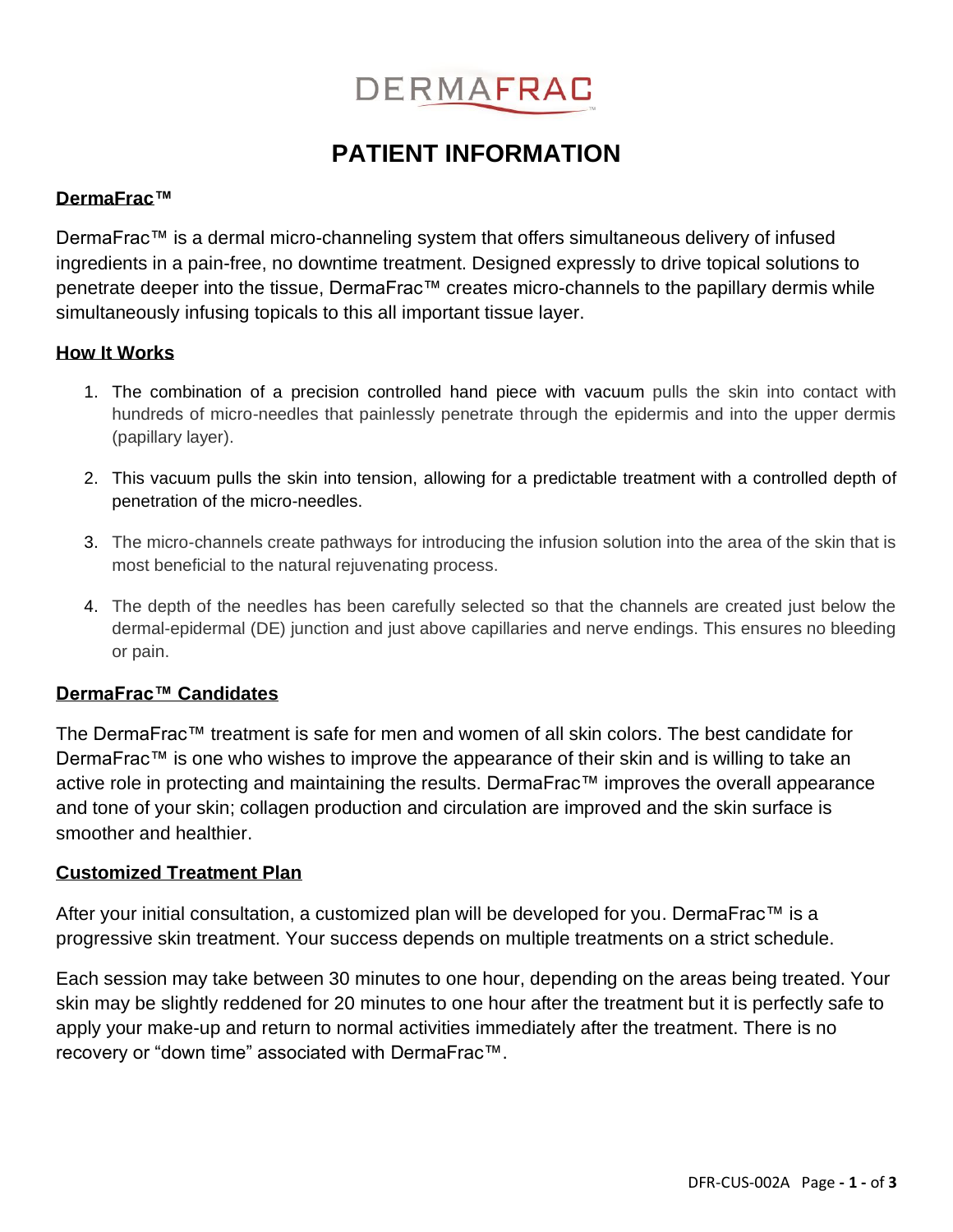# **Number of Treatments**

Your personalized regimen will be determined by the skin condition being treated and your desired results. The number of treatments can vary from 3 to 6 or more, depending on the severity of your condition and treatment goals.

DermaFrac™ treatments should be performed 14 days apart. It is vitally important that you adhere to the schedule that is developed for you. After your desired results have been achieved, you will want to have maintenance treatments at least every one to two months.

## **Advance Preparation**

If you are using any skin care products containing retinals, hydroquinone, or glycolic acid, you will want to stop using them 72 hours before your treatment. You may resume their use 72 hours after treatment. Wait 7 – 10 days after injections (fillers/Botox) to receive a DermaFrac™ treatment.

Skin that has been overexposed to the sun and is sunburned should not be treated.

# **How Soon Will You See Results**?

Remember, DermaFrac™ is a progressive procedure. You will definitely feel softer, smoother skin and may see subtle improvement after only one visit. You will likely see visible improvement after two treatments. The benefits continue to multiply with each additional treatment as the skin responds with newer, healthier skin cells seen at the surface.

## **Treatable Skin Conditions**

DermaFrac™ has been clinically proven to significantly reduce the appearance of:

- ❖ superficial fine lines and wrinkles
- ❖ skin dehydration
- ❖ acne
- ❖ acne scars
- ❖ stretch marks
- ❖ sun spots
- ❖ enlarged pores
- ❖ flaking & dry skin
- ❖ pigmentation
- ❖ uneven skin tone

## **Is DermaFrac™ Painful**?

You will experience the sensation of vacuum suction and slight abrasion as the micro-needle roller comes in contact with your skin. This should not be a painful experience. Sensitive areas around the eye and upper lip may feel slightly tender, but the technician will adjust the machine in these areas to prevent discomfort.